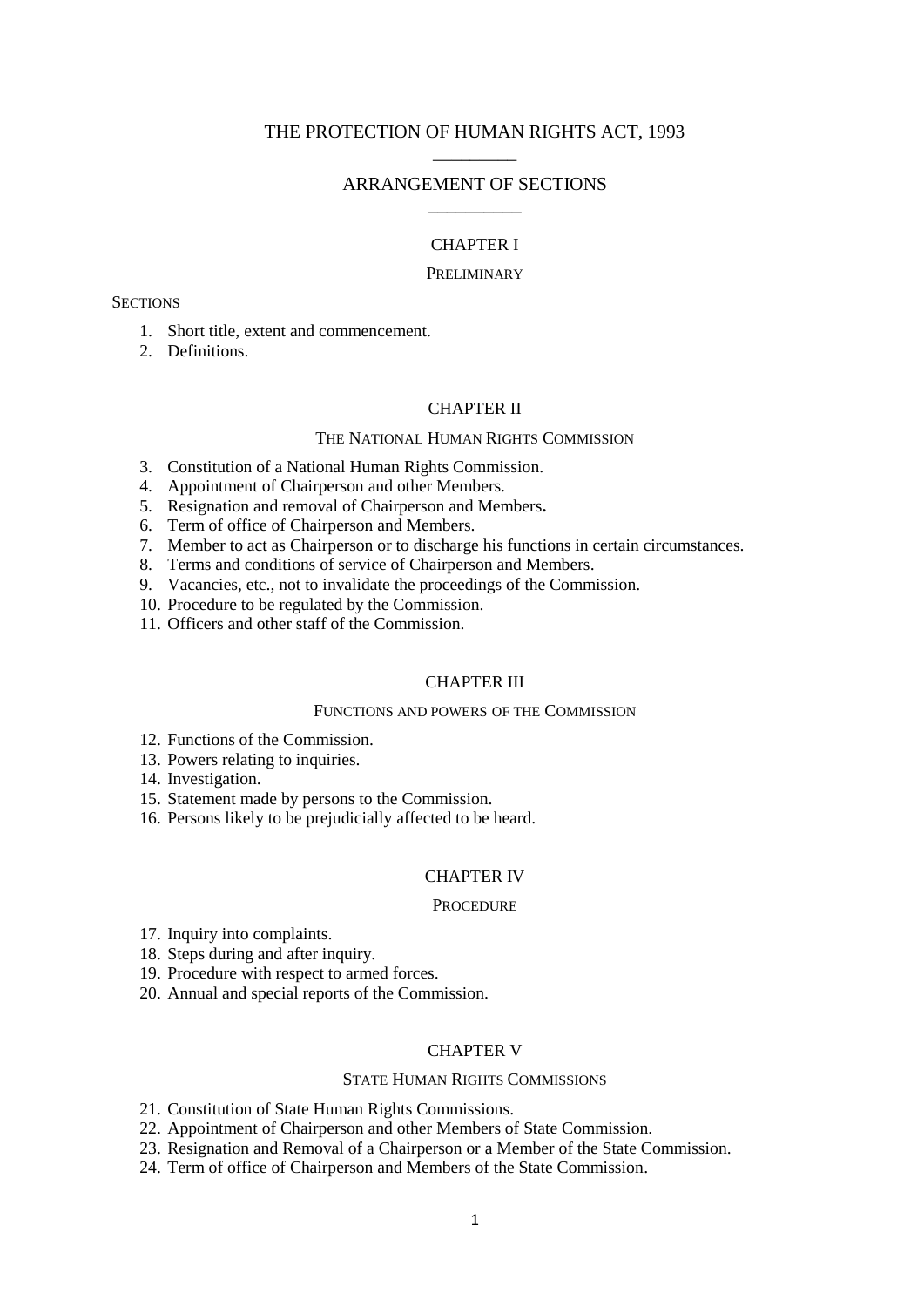### **SECTIONS**

- 25. Member to act as Chairperson or to discharge his functions in certain circumstances.
- 26. Terms and conditions of service of Chairperson and Members of State Commission.
- 27. Officers and other staff of the State Commission.
- 28. Annual and special reports of State Commission.
- 29. Application of certain provisions relating to National Human Rights Commission to State Commissions.

### CHAPTER VI

### HUMAN RIGHTS COURTS

30. Human Rights Courts.

31. Special Public Prosecutor.

## CHAPTER VII

### FINANCE, ACCOUNTS AND AUDIT

- 32. Grants by the Central Government.
- 33. Grants by the State Government.
- 34. Accounts and audit.
- 35. Accounts and audit of State Commission.

# CHAPTER VIII

#### **MISCELLANEOUS**

36. Matters not subject to jurisdiction of the Commission.

37. Constitution of special investigation teams.

38. Protection of action taken in good faith.

39. Members and officers to be public servants.

40. Power of Central Government to make rules.

40A. Power to make rules retrospectively.

40B. Power of Commission to make regulations.

41. Power of State Government to make rules.

42. Power to remove difficulties.

43. Repeal and savings.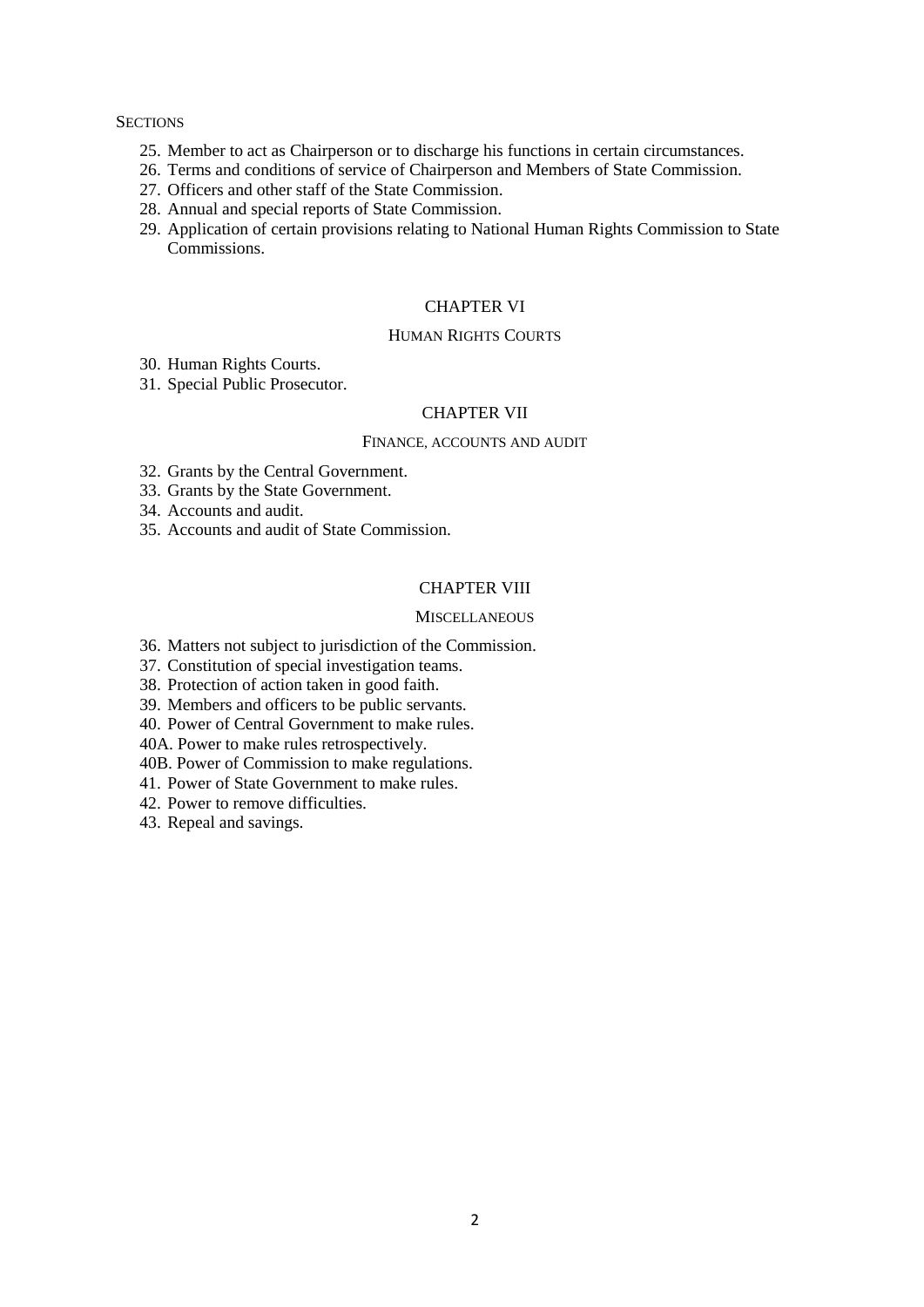# THE PROTECTION OF HUMAN RIGHTS ACT, 1993

# ACT NO. 10 OF 1994

[8*th January*, 1994.]

An Act to provide for the constitution of a National Human Rights Commission, State Human Rights Commissions in States and Human Rights Courts for better protection of human rights and for matters connected therewith or incidental thereto.

BE it enacted by Parliament in the Forty-fourth Year of the Republic of India as follows:**—**

# CHAPTER I

#### PRELIMINARY

**1. Short title, extent and commencement.—**(*1*) This Act may be called the Protection of Human Rights Act, 1993.

(*2*) It extends to the whole of India:

Provided that it shall apply to the State of Jammu and Kashmir only in so far as it pertains to the matters relatable to any of the entries enumerated in List I or List III in the Seventh Schedule to the Constitution as applicable to that State.

(*3*) It shall be deemed to have come into force on the 28th day of September, 1993.

**2. Definitions.—**(*1*) In this Act, unless the context otherwise requires,**—**

(*a*) "armed forces" means the naval, military and air forces and includes any other armed forces of the Union;

(*b*) "Chairperson" means the Chairperson of the Commission or of the State Commission, as the case may be;

(*c*) "Commission" means the National Human Rights Commission constituted under section 3;

(*d*) "Human Rights" means the rights relating to life, liberty, equality and dignity of the individual guaranteed by the Constitution or embodied in the International Covenants and enforceable by courts in India;

(*e*) "Human Rights Court" means the Human Rights Court specified under section 30;

 $\int$ <sup>1</sup>[(*f*) "International Covenants" means the International Covenant on Civil and Political Rights and the International Covenant on Economic, Social and Cultural Rights adopted by the General Assembly of the United Nations on the 16th December, 1966 and such other Covenant or Convention adopted by the General Assembly of the United Nations as the Central Government may, by notification, specify;]

 $2^{2}$ [(g) "Member" means a Member of the Commission or of the State Commission, as the case may be;]

(*h*) "National Commission for Minorities" means the National Commission for Minorities constituted under section 3 of the National Commission for Minorities Act, 1992 (19 of 1992);

 $3$ [(*i*) "National Commission for the Scheduled Castes" means the National Commission for the Scheduled Castes referred to in article 338 of the Constitution;

(*[ia](http://indiankanoon.org/doc/281913/)*) "National Commission for the Scheduled Tribes" means the National Commission for the Scheduled Tribes referred to in article 338A of the Constitution;]

<sup>1.</sup> Subs. by Act 43 of 2006, s. 2, for clause (*f***)** (w.e.f. 23-11-2006).

<sup>2.</sup> Subs. by s. 2, i*bid*., for clause (*g*) (w.e.f. 23-11-2006).

<sup>3.</sup> Subs. by s. 2, *ibid*., for clause (*i*) (w.e.f. 23-11-2006).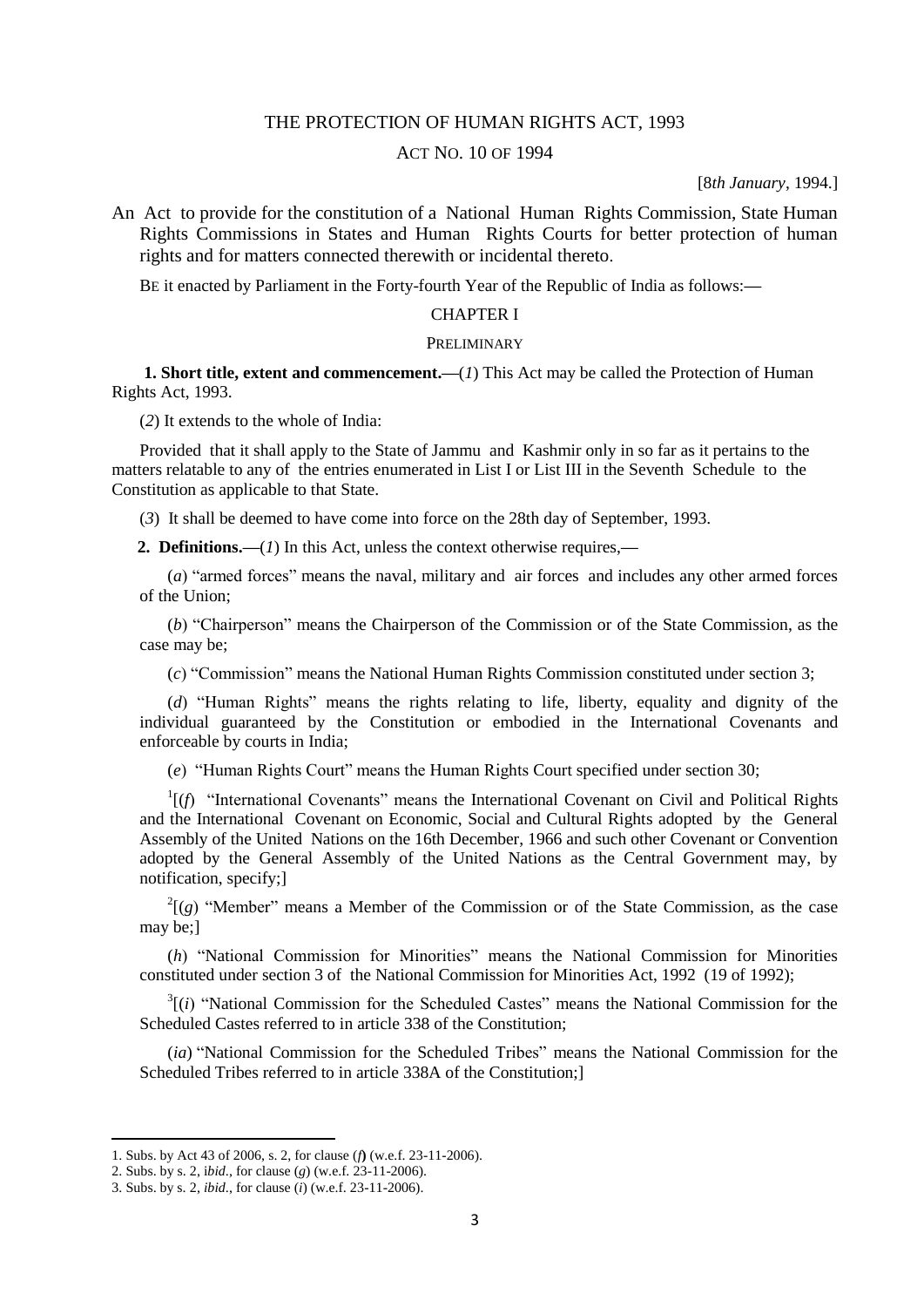(*j*) "National Commission for Women" means the National Commission for Women constituted under section 3 of the National Commission for Women Act, 1990 (20 of 1990);

(*k*) "notification" means a notification published in the Official Gazette;

(*l*) "prescribed" means prescribed by rules made under this Act;

(*m*) "public servant" shall have the meaning assigned to it in section 21 of the Indian Penal Code (45 of 1860);

(*n*) "State Commission" means a State Human Rights Commission constituted under section 21.

(*2*) Any reference in this Act to a law, which is not in force in the State of Jammu and Kashmir, shall, in relation to that State, be construed as a reference to a corresponding law, if any, in force in that State.

### CHAPTER II

### THE NATIONAL HUMAN RIGHTS COMMISSION

**3. Constitution of a National Human Rights Commission.—**(*1*) The Central Government shall constitute a body to be known as the National Human Rights Commission to exercise the powers conferred upon, and to perform the functions assigned to, it under this Act.

(*2*) The Commission shall consist of**—**

- (*a*) a Chairperson who has been a Chief Justice of the Supreme Court;
- (*b*) one Member who is, or has been, a Judge of the Supreme Court;
- (*c*) one Member who is, or has been, the Chief Justice of a High Court;

(*d*) two Members to be appointed from amongst persons having knowledge of, or practical experience in, matters relating to human rights.

(3) The Chairpersons of the National Commission for Minorities,  $\frac{1}{1}$  [the National Commission for the Scheduled Castes, the National Commission for the Scheduled Tribes] and the National Commission for Women shall be deemed to be Members of the Commission for the discharge of functions specified in clauses (*b*) to (*j*) of section 12.

(*4*) There shall be a Secretary-General who shall be the Chief Executive Officer of the Commission and shall exercise such powers and discharge such functions of the Commission  $2$ [(except judicial functions and the power to make regulations under section 40B) as may be delegated to him by the Commission or the Chairperson, as the case may be].

(*5*) The headquarters of the Commission shall be at Delhi and the Commission may, with the previous approval of the Central Government, establish offices at other places in India.

**4. Appointment of Chairperson and other Members.—** $(I)$  **The Chairperson and <sup>3</sup>[the Members]** shall be appointed by the President by warrant under his hand and seal:

Provided that every appointment under this sub-section shall be made after obtaining the recommendations of a Committee consisting of**—**

| (a) the Prime Minister                           | -chairperson; |
|--------------------------------------------------|---------------|
| (b) Speaker of the House of the People           | —member:      |
| $(c)$ Minister in-charge of the Ministry of Home | —member:      |
| Affairs in the Government of India               |               |

<sup>1.</sup> Subs. by Act 43 of 2006, s. 3, for "the National Commission for the Scheduled Castes and Scheduled Tribes" (w.e.f. 23-11-2006).

<sup>2.</sup> Subs. by s. 3, *ibid*., for "as it may delegate to him" (w.e.f. 23-11-2006).

<sup>3.</sup> Subs. by s. 4, *ibid.,* for "other Members" (w.e.f. 23-11-2006).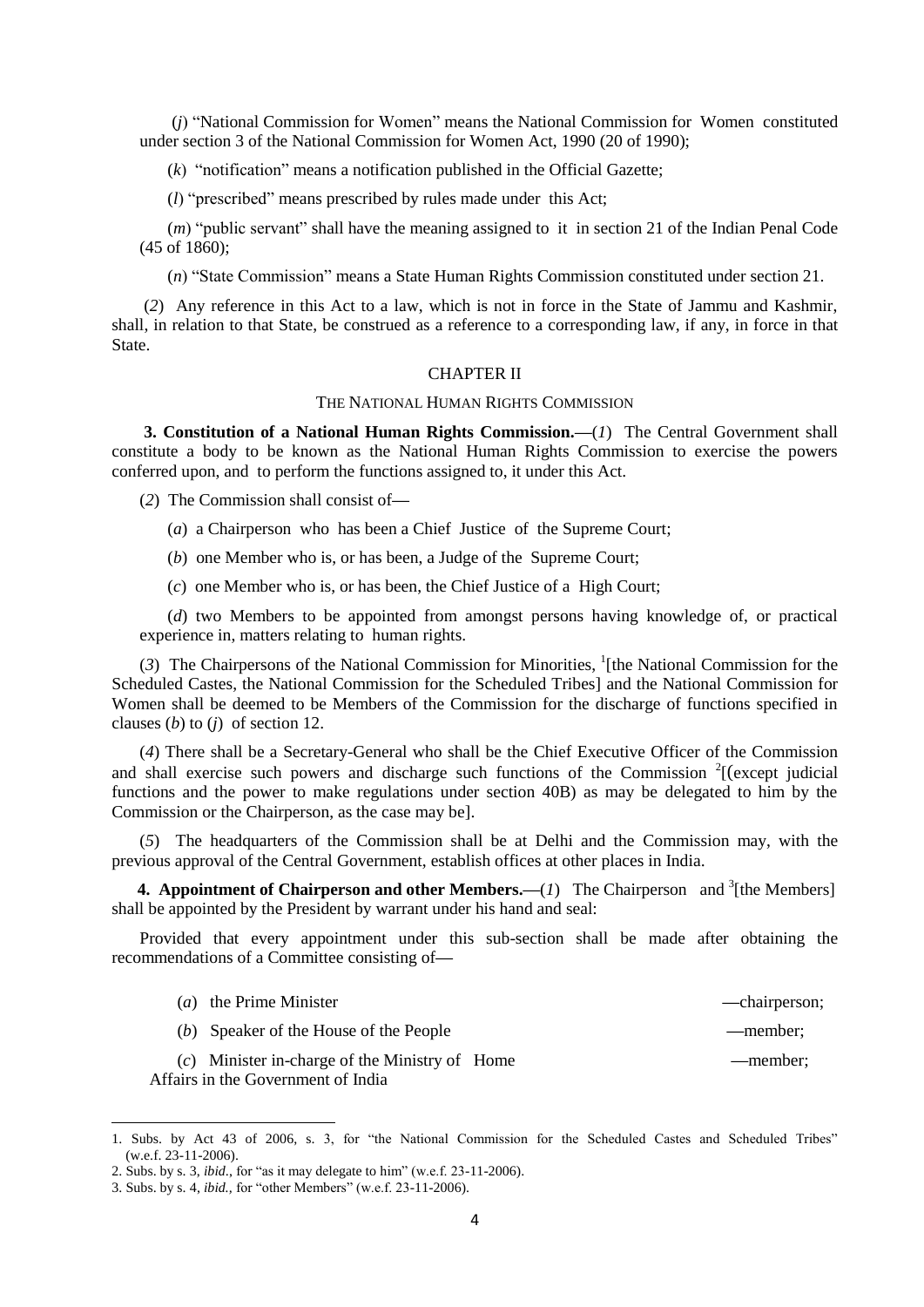| (d) Leader of the Opposition in the House of<br>the People        | —member; |
|-------------------------------------------------------------------|----------|
| $(e)$ Leader of the Opposition in the Council of<br><b>States</b> | —member; |
| (f) Deputy Chairman of the Council of States                      | —member: |

Provided further that no sitting Judge of the Supreme Court or sitting Chief Justice of a High Court shall be appointed except after consultation with the Chief Justice of India.

(*2*) No appointment of a Chairperson or a Member shall be invalid merely by reason of any <sup>1</sup>[vacancy of any member in the Committee referred to in the first proviso to sub-section  $(I)$ ].

<sup>2</sup>[5. Resignation and removal of Chairperson and Members.— $(I)$  The Chairperson or any Member may, by notice in writing under his hand addressed to the President of India, resign his office.

(*2*) Subject to the provisions of sub-section (*3*), the Chairperson or any Member shall only be removed from his office by order of the President of India on the ground of proved misbehaviour or incapacity after the Supreme Court, on reference being made to it by the President, has, on inquiry held in accordance with the procedure prescribed in that behalf by the Supreme Court, reported that the Chairperson or the Member, as the case may be, ought on any such ground to be removed.

(*[3](http://indiankanoon.org/doc/189892/)*) Notwithstanding anything in sub-section (*2*), the President may, by order, remove from office the Chairperson or any Member if the Chairperson or such Member, as the case may be,**—**

(*a*) is adjudged an insolvent; or

(*b*) engages during his term of office in any paid employment outside the duties of his office; or

(*c*) is unfit to continue in office by reason of infirmity of mind or body; or

(*d*) is of unsound mind and stands so declared by a competent court; or

(*[e](http://indiankanoon.org/doc/1575989/)*) is convicted and sentenced to imprisonment for an offence which in the opinion of the President involves moral turpitude.]

**3 [6. Term of office of Chairperson and Members.—**(*1*) A person appointed as Chairperson shall hold office for a term of five years from the date on which he enters upon his office or until he attains the age of seventy years, whichever is earlier.

(*2*) A person appointed as a Member shall hold office for a term of five years from the date on which he enters upon his office and shall be eligible for re-appointment for another term of five years:

Provided that no Member shall hold office after he has attained the age of seventy years.

(*3*) On ceasing to hold office, a Chairperson or a Member shall be ineligible for further employment under the Government of India or under the Government of any State.]

**7. Member to act as Chairperson or to discharge his functions in certain circumstances.—**(*1*) In the event of the occurrence of any vacancy in the office of the Chairperson by reason of his death, resignation or otherwise, the President may, by notification, authorise one of the Members to act as the Chairperson until the appointment of a new Chairperson to fill such vacancy.

(*2*) When the Chairperson is unable to discharge his functions owing to absence on leave or otherwise, such one of the Members as the President may, by notification, authorise in this behalf, shall discharge the functions of the Chairperson until the date on which the Chairperson resumes his duties.

<sup>1.</sup> Subs. by Act 43 of 2006, s. 4, for "vacancy in the Committee" (w.e.f. 23-11-2006).

<sup>2.</sup> Subs. by s. 5, *ibid.,* for section 5 (w.e.f. 23-11-2006).

<sup>3.</sup> Subs. by s. 6, *ibid.*, for section 6 (w.e.f. 23-11-2006).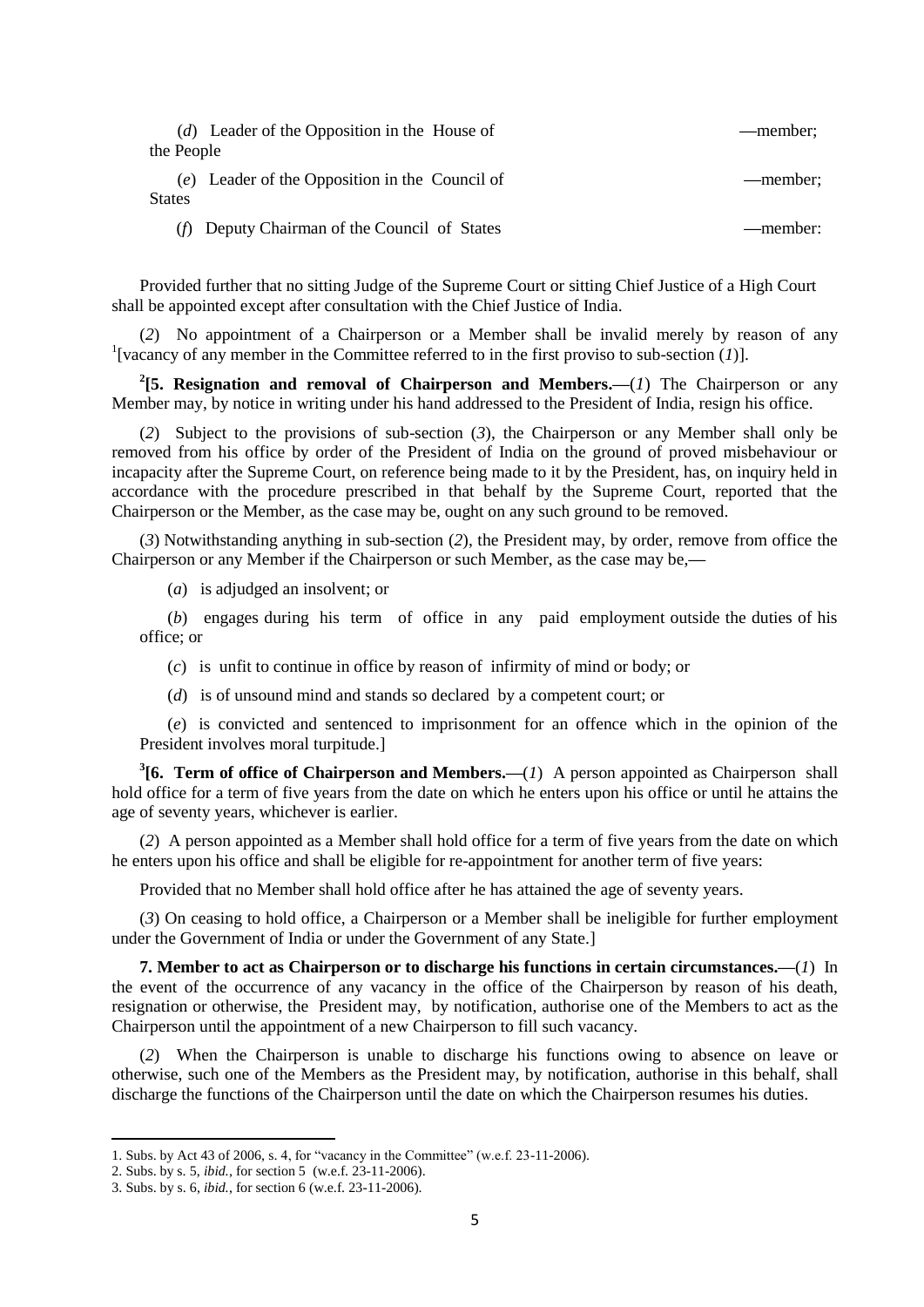<sup>1</sup>[8. Terms and conditions of service of Chairperson and Members.—The salaries and allowances payable to, and the other terms and conditions of service of, the Chairperson and Members shall be such as may be prescribed:

Provided that neither the salary and allowances nor the other terms and conditions of service of the Chairperson or a Member shall be varied to his disadvantage after his appointment.]

**9. Vacancies, etc., not to invalidate the proceedings of the Commission.—**No act or proceedings of the Commission shall be questioned or shall be invalidated merely on the ground of existence of any vacancy or defect in the constitution of the Commission.

**10. Procedure to be regulated by the Commission.—**(*1*) The Commission shall meet at such time and place as the Chairperson may think fit.

 $2^{2}$ [(2) Subject to the provisions of this Act and the rules made thereunder, the Commission shall have the power to lay down by regulations its own procedure.]

(*3*) All orders and decisions of the Commission shall be authenticated by the Secretary-General or any other officer of the Commission duly authorised by the Chairperson in this behalf.

**11. Officers and other staff of the Commission.—**(*1*) The Central Government shall make available to the Commission**—**

(*a*) an officer of the rank of the Secretary to the Government of India who shall be the Secretary-General of the Commission; and

(*b*) such police and investigative staff under an officer not below the rank of a Director General of Police and such other officers and staff as may be necessary for the efficient performance of the functions of the Commission.

(*2*) Subject to such rules as may be made by the Central Government in this behalf, the Commission may appoint such other administrative, technical and scientific staff as it may consider necessary.

(*3*) The salaries, allowances and conditions of service of the officers and other staff appointed under sub-section (*2*) shall be such as may be prescribed.

## CHAPTER III

## FUNCTIONS AND POWERS OF THE COMMISSION

**12. Functions of the Commission**.**—**The Commission shall perform all or any of the following functions, namely:—

(*a*) inquire, *suo motu* or on a petition presented to it by a victim or any person on his behalf  $\frac{3}{2}$  [or on a direction or order of any court], into complaint of*—*

(*i*) violation of human rights or abetment thereof; or

(*ii*) negligence in the prevention of such violation, by a public servant;

(*b*) intervene in any proceeding involving any allegation of violation of human rights pending before a court with the approval of such court;

 ${}^{4}$ [(*c*) visit, notwithstanding anything contained in any other law for the time being in force, any jail or other institution under the control of the State Government, where persons are detained or lodged for purposes of treatment, reformation or protection, for the study of the living conditions of the inmates thereof and make recommendations thereon to the Government;]

<sup>1.</sup> Subs. by Act 43 of 2006, s. 7, for section (*8*) (w.e.f. 23-11-2006).

<sup>2.</sup> Subs. by s. 8, *ibid.*, for sub-section (*2*) (w.e.f. 23-11-2006).

<sup>3.</sup> Ins. by s. 9, *ibid*. (w.e.f. 23-11-2006).

<sup>4.</sup> Subs. by s. 9, *ibid*., for clause (*c*) (w.e.f. 23-11-2006).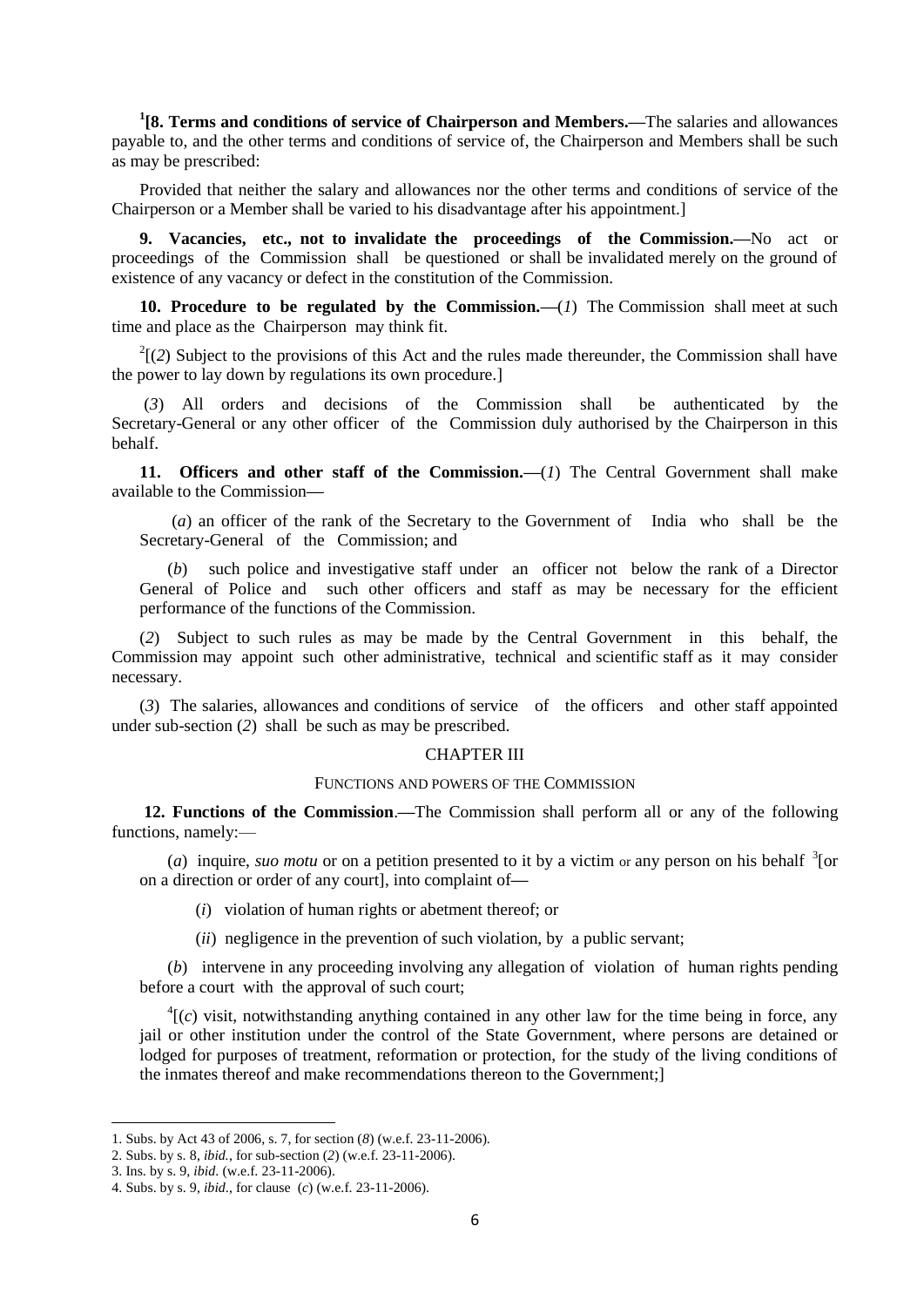(*d*) review the safeguards provided by or under the Constitution or any law for the time being in force for the protection of human rights and recommend measures for their effective implementation;

(*e*) review the factors, including acts of terrorism, that inhibit the enjoyment of human rights and recommend appropriate remedial measures;

(*f*) study treaties and other international instruments on human rights and make recommendations for their effective implementation;

(*g*) undertake and promote research in the field of human rights;

(*h*) spread human rights literacy among various sections of society and promote awareness of the safeguards available for the protection of these rights through publications, the media, seminars and other available means;

(*i*) encourage the efforts of non-governmental organisations and institutions working in the field of human rights;

(*j*) such other functions as it may consider necessary for the promotion of human rights.

13. Powers relating to inquiries.—(1) The Commission shall, while inquiring into complaints under this Act, have all the powers of a civil court trying a suit under the Code of Civil Procedure, 1908 (5 of 1908), and in particular in respect of the following matters, namely:—

- (*a*) summoning and enforcing the attendance of witnesses and examining them on oath;
- (*b*) discovery and production of any document;
- (*c*) receiving evidence on affidavits;
- (*d*) requisitioning any public record or copy thereof from any court or office;
- (*e*) issuing commissions for the examination of witnesses or documents;

(*f*) any other matter which may be prescribed.

(*2*) The Commission shall have power to require any person, subject to any privilege which may be claimed by that person under any law for the time being in force, to furnish information on such points or matters as, in the opinion of the Commission, may be useful for, or relevant to, the subject matter of the inquiry and any person so required shall be deemed to be legally bound to furnish such information within the meaning of section 176 and section 177 of the Indian Penal Code (45 of 1860).

(*3*) The Commission or any other officer, not below the rank of a Gazetted Officer, specially authorised in this behalf by the Commission may enter any building or place where the Commission has reason to believe that any document relating to the subject matter of the inquiry may be found, and may seize any such document or take extracts or copies therefrom subject to the provisions of section 100 of the Code of Criminal Procedure, 1973 (2 of 1974), in so far as it may be applicable.

(*4*) The Commission shall be deemed to be a civil court and when any offence as is described in section 175, section 178, section 179, section 180 or section 228 of the Indian Penal Code (45 of 1860) is committed in the view or presence of the Commission, the Commission may, after recording the facts constituting the offence and the statement of the accused as provided for in the Code of Criminal Procedure, 1973 (2 of 1974), forward the case to a Magistrate having jurisdiction to try the same and the Magistrate to whom any such case is forwarded shall proceed to hear the complaint against the accused as if the case has been forwarded to him under section 346 of the Code of Criminal Procedure, 1973.

(*5*) Every proceeding before the Commission shall be deemed to be a judicial proceeding within the meaning of sections 193 and 228, and for the purposes of section 196, of the Indian Penal Code (45 of 1860), and the Commission shall be deemed to be a civil court for all the purposes of section 195 and Chapter XXVI of the Code of Criminal Procedure, 1973 (2 of 1974).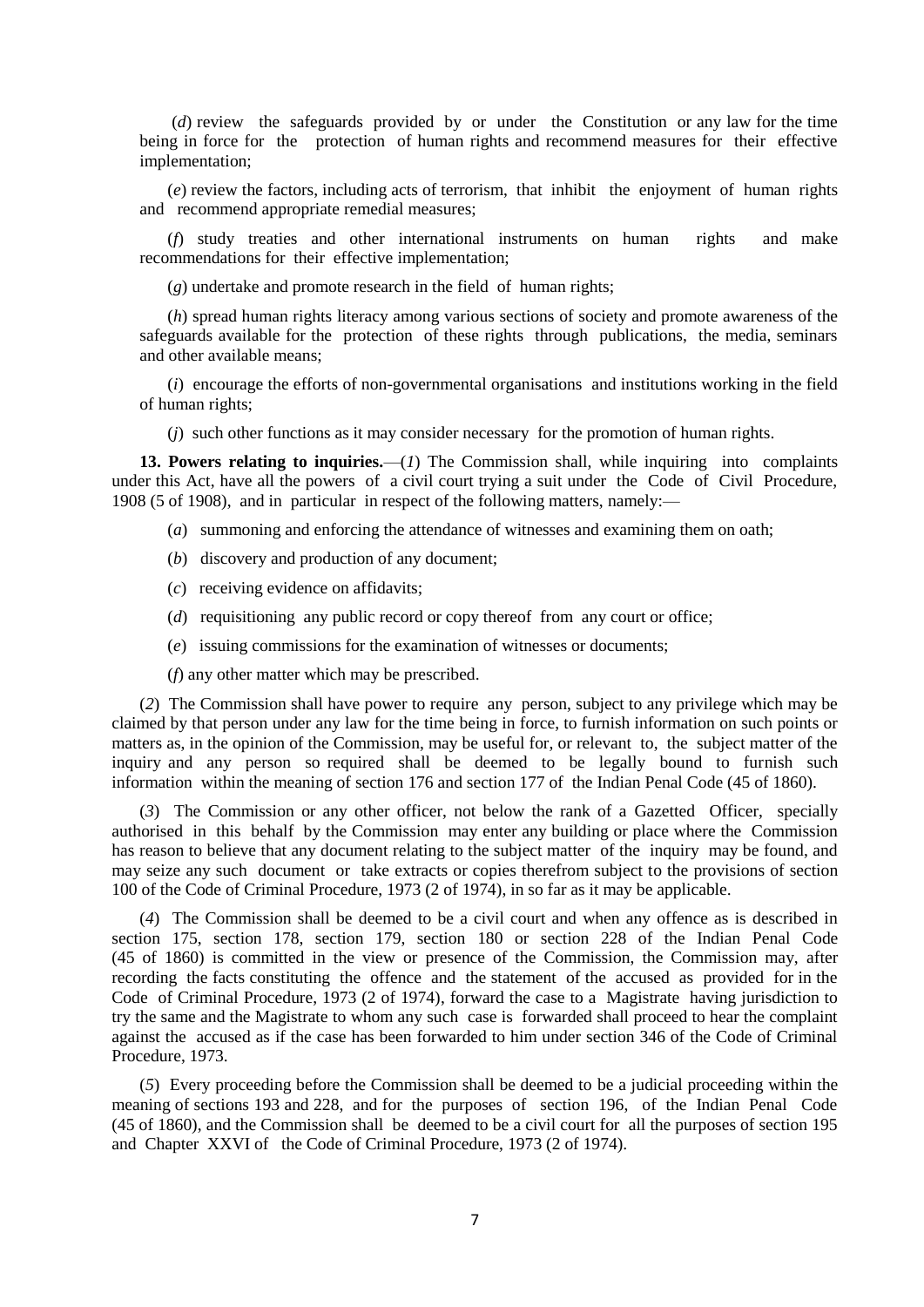$1(6)$  Where the Commission considers it necessary or expedient so to do, it may, by order, transfer any complaint filed or pending before it to the State Commission of the State from which the complaint arises, for disposal in accordance with the provisions of this Act:

Provided that no such complaint shall be transferred unless the same is one respecting which the State Commission has jurisdiction to entertain the same.

(*[7](http://indiankanoon.org/doc/52769/)*) Every complaint transferred under sub-section (*6*) shall be dealt with and disposed of by the State Commission as if it were a complaint initially filed before it.]

**14. Investigation**.—(*1*) The Commission may, for the purpose of conducting any investigation pertaining to the inquiry, utilise the services of any officer or investigation agency of the Central Government or any State Government with the concurrence of the Central Government or the State Government, as the case may be.

(*2*) For the purpose of investigating into any matter pertaining to the inquiry, any officer or agency whose services are utilised under sub-section (*1*) may, subject to the direction and control of the Commission,—

(*a*) summon and enforce the attendance of any person and examine him;

- (*b*) require the discovery and production of any document; and
- (*c*) requisition any public record or copy thereof from any office.

(*3*) The provisions of section 15 shall apply in relation to any statement made by a person before any officer or agency whose services are utilised under sub-section (*1*) as they apply in relation to any statement made by a person in the course of giving evidence before the Commission.

(*4*) The officer or agency whose services are utilised under sub-section (*1*) shall investigate into any matter pertaining to the inquiry and submit a report thereon to the Commission within such period as may be specified by the Commission in this behalf.

(*5*) The Commission shall satisfy itself about the correctness of the facts stated and the conclusion, if any, arrived at in the report submitted to it under sub-section (*4*) and for this purpose the Commission may make such inquiry (including the examination of the person or persons who conducted or assisted in the investigation) as it thinks fit.

**15. Statement made by persons to the Commission.**—No statement made by a person in the course of giving evidence before the Commission shall subject him to, or be used against him in, any civil or criminal proceeding except a prosecution for giving false evidence by such statement:

Provided that the statement—

- (*a*) is made in reply to the question which he is required by the Commission to answer; or
- (*b*) is relevant to the subject matter of the inquiry.

**16. Persons likely to be prejudicially affected to be heard**.—If, at any stage of the inquiry, the Commission—

- (*a*) considers it necessary to inquire into the conduct of any person; or
- (*b*) is of the opinion that the reputation of any person is likely to be prejudicially affected by the inquiry,

it shall give to that person a reasonable opportunity of being heard in the inquiry and to produce evidence in his defence:

Provided that nothing in this section shall apply where the credit of a witness is being impeached.

**<sup>.</sup>** 1. Ins. by Act 43 of 2006, s.10 (w.e.f. 23-11-2006).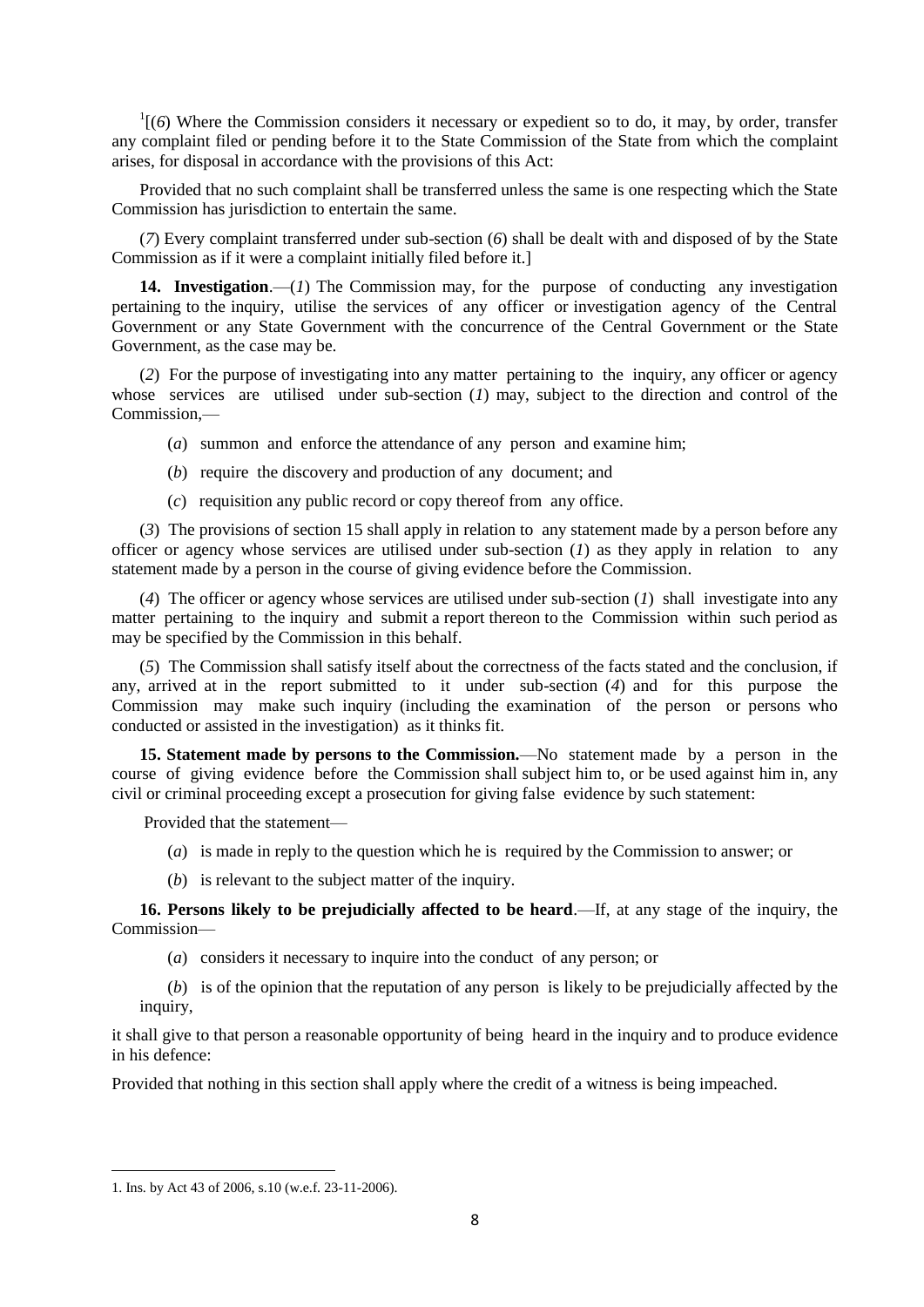## CHAPTER IV

### **PROCEDURE**

**17. Inquiry into complaints.**—The Commission while inquiring into the complaints of violations of human rights may—

(*i*) call for information or report from the Central Government or any State Government or any other authority or organisation subordinate thereto within such time as may be specified by it:

Provided that—

(*a*) if the information or report is not received within the time stipulated by the Commission, it may proceed to inquire into the complaint on its own;

(*b*) if, on receipt of information or report, the Commission is satisfied either that no further inquiry is required or that the required action has been initiated or taken by the concerned Government or authority, it may not proceed with the complaint and inform the complainant accordingly;

(*ii*) without prejudice to anything contained in clause (*i*), if it considers necessary, having regard to the nature of the complaint, initiate an inquiry.

**1 [18. Steps during and after inquiry.**—The Commission may take any of the following steps during or upon the completion of an inquiry held under this Act, namely:—

(*a*) where the inquiry discloses the commission of violation of human rights or negligence in the prevention of violation of human rights or abetment thereof by a public servant, it may recommend to the concerned Government or authority—

[\(](http://indiankanoon.org/doc/487849/)*i*) to make payment of compensation or damages to the complainant or to the victim or the members of his family as the Commission may consider necessary;

(*[ii](http://indiankanoon.org/doc/73824/)*) to initiate proceedings for prosecution or such other suitable action as the Commission may deem fit against the concerned person or persons;

(*[iii](http://indiankanoon.org/doc/484657/)*) to take such further action as it may think fit;

(*[b](http://indiankanoon.org/doc/792656/)*) approach the Supreme Court or the High Court concerned for such directions, orders or writs as that Court may deem necessary;

(*[c](http://indiankanoon.org/doc/257373/)*) recommend to the concerned Government or authority at any stage of the inquiry for the grant of such immediate interim relief to the victim or the members of his family as the Commission may consider necessary;

(*[d](http://indiankanoon.org/doc/493514/)*) subject to the provisions of clause (*e*), provide a copy of the inquiry report to the petitioner or his representative;

(*[e](http://indiankanoon.org/doc/1807416/)*) the Commission shall send a copy of its inquiry report together with its recommendations to the concerned Government or authority and the concerned Government or authority shall, within a period of one month, or such further time as the Commission may allow, forward its comments on the report, including the action taken or proposed to be taken thereon, to the Commission;

[\(](http://indiankanoon.org/doc/1453801/)*f*) the Commission shall publish its inquiry report together with the comments of the concerned Government or authority, if any, and the action taken or proposed to be taken by the concerned Government or authority on the recommendations of the Commission.]

**19. Procedure with respect to armed forces.**—(*1*) Notwithstanding anything contained in this Act, while dealing with complaints of violation of human rights by members of the armed forces, the Commission shall adopt the following procedure, namely:—

(*a*) it may, either on its own motion or on receipt of a petition, seek a report from the Central Government;

(*b*) after the receipt of the report, it may, either not proceed with the complaint or, as the case may be, make its recommendations to that Government.

<sup>1.</sup> Subs. by Act 43 of 2006, s. 11, for section 18 (w.e.f. 23-11-2006).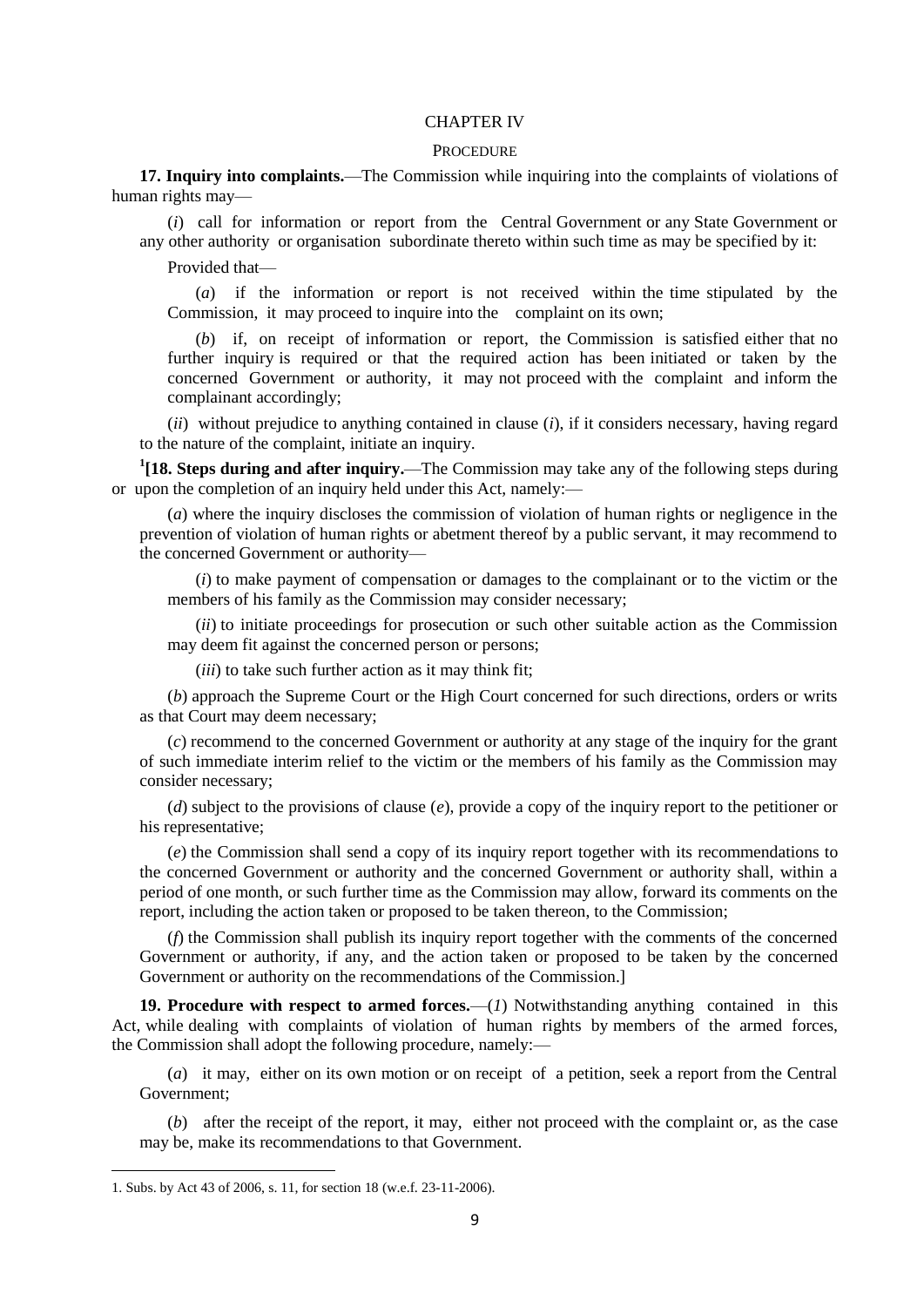(*2*) The Central Government shall inform the Commission of the action taken on the recommendations within three months or such further time as the Commission may allow.

(*3*) The Commission shall publish its report together with its recommendations made to the Central Government and the action taken by that Government on such recommendations.

(*4*) The Commission shall provide a copy of the report published under sub-section (*3*) to the petitioner or his representative.

**20. Annual and special reports of the Commission.**—(*1*) The Commission shall submit an annual report to the Central Government and to the State Government concerned and may at any time submit special reports on any matter which, in its opinion, is of such urgency or importance that it should not be deferred till submission of the annual report.

(*2*) The Central Government and the State Government, as the case may be, shall cause the annual and special reports of the Commission to be laid before each House of Parliament or the State Legislature respectively, as the case may be, along with a memorandum of action taken or proposed to be taken on the recommendations of the Commission and the reasons for non-acceptance of the recommendations, if any.

### CHAPTER V

## STATE HUMAN RIGHTS COMMISSIONS

**21. Constitution of State Human Rights Commission**.—(*1*) A State Government may constitute a body to be known as the..................(name of the State) Human Rights Commission to exercise the powers conferred upon, and to perform the functions assigned to, a State Commission under this Chapter.

 $I(2)$  The State Commission shall, with effect from such date as the State Government may by notification specify, consist of—

(*[a](http://indiankanoon.org/doc/721379/)*) a Chairperson who has been a Chief Justice of a High Court;

(*[b](http://indiankanoon.org/doc/1001808/)*) one Member who is, or has been, a Judge of a High Court or District Judge in the State with a minimum of seven years experience as District Judge;

(*[c](http://indiankanoon.org/doc/612234/)*) one Member to be appointed from among persons having knowledge of or practical experience in matters relating to human rights.]

(*3*) There shall be a Secretary who shall be the Chief Executive Officer of the State Commission and shall exercise such powers and discharge such functions of the State Commission as it may delegate to him.

(*4*) The headquarters of the State Commission shall be at such place as the State Government may, by notification, specify.

(*5*) A State Commission may inquire into violation of human rights only in respect of matters relatable to any of the entries enumerated in List II and List III in the Seventh Schedule to the Constitution:

Provided that if any such matter is already being inquired into by the Commission or any other Commission duly constituted under any law for the time being in force, the State Commission shall not inquire into the said matter:

Provided further that in relation to the Jammu and Kashmir Human Rights Commission, this sub-section shall have effect as if for the words and figures "List II and List III in the Seventh Schedule to the Constitution", the words and figures "List III in the Seventh Schedule to the Constitution as applicable to the State of Jammu and Kashmir and in respect of matters in relation to which the Legislature of that State has power to make laws" had been substituted.

<sup>1.</sup> Subs. by Act 43 of 2006, s. 12, for sub-section (*2*) (w.e.f. 23-11-2006).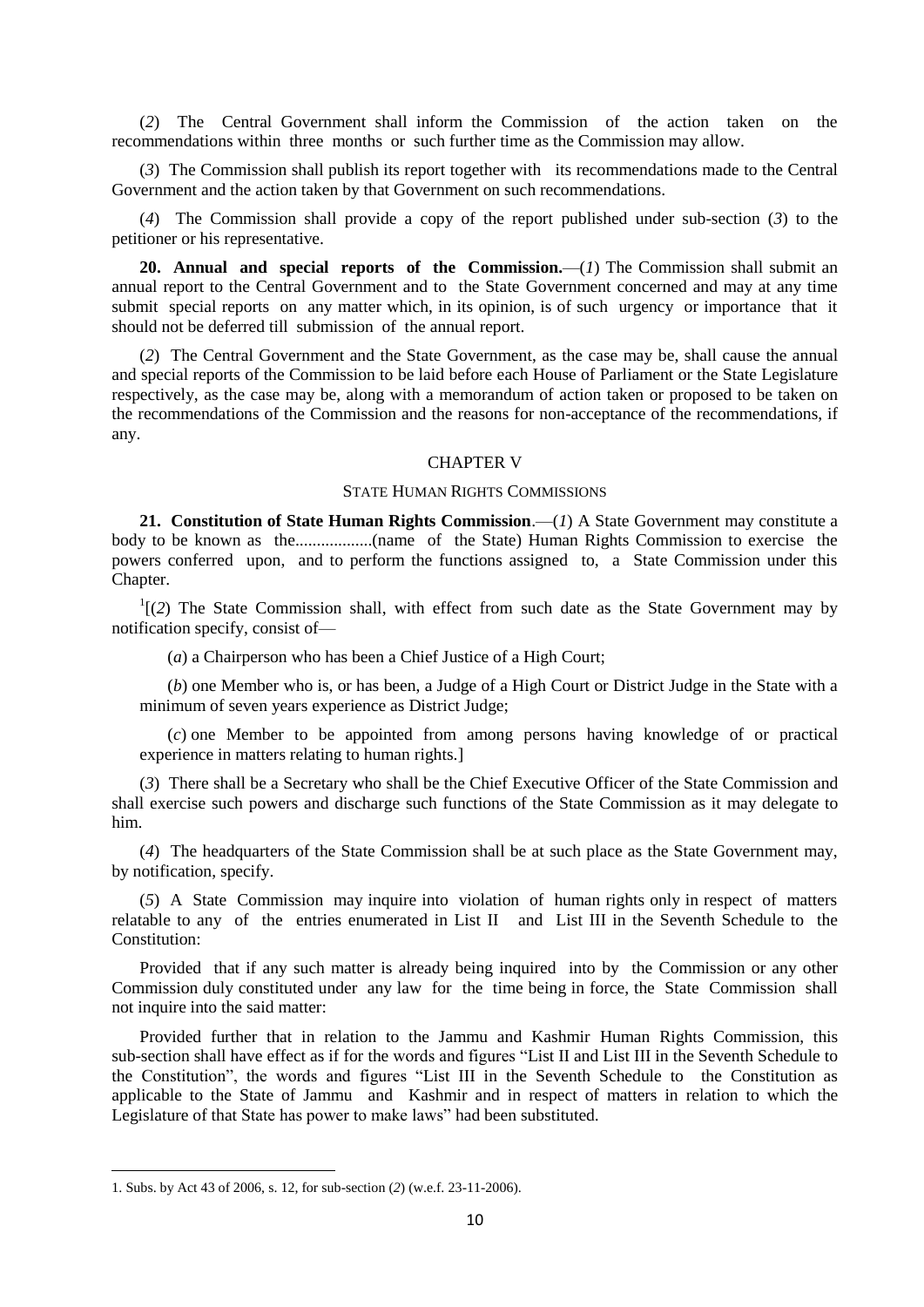$1(6)$  Two or more State Governments may, with the consent of a Chairperson or Member of a State Commission, appoint such Chairperson or, as the case may be, such Member of another State Commission simultaneously if such Chairperson or Member consents to such appointment:

Provided that every appointment made under this sub-section shall be made after obtaining the recommendations of the Committee referred to in sub-section (*1*) of section 22 in respect of the State for which a common Chairperson or Member, or both, as the case may be, is to be appointed.

**22. Appointment of Chairperson and <sup>2</sup> [Members] of State Commission.**—(*1*) The Chairperson and <sup>2</sup>[Members] shall be appointed by the Governor by warrant under his hand and seal:

Provided that every appointment under this sub-section shall be made after obtaining the recommendation of a Committee consisting of—

| ( <i>a</i> ) the Chief Minister                                     | -chairperson; |
|---------------------------------------------------------------------|---------------|
| (b) Speaker of the Legislative Assembly                             | —member;      |
| $(c)$ Minister in-charge of the Department<br>of Home in that State | —member;      |
| $(d)$ Leader of the Opposition in the<br>Legislative Assembly       | —member:      |

Provided further that where there is a Legislative Council in a State, the Chairman of that Council and the Leader of the Opposition in that Council shall also be members of the Committee:

Provided also that no sitting Judge of a High Court or a sitting district judge shall be appointed except after consultation with the Chief Justice of the High Court of the concerned State.

(*2*) No appointment of a Chairperson or a Member of the State Commission shall be invalid merely by reason of <sup>3</sup> [any vacancy of any Member in the Committee referred to in sub-section (*1*)].

<sup>4</sup>[23. Resignation and Removal of Chairperson or a Member of the State Commission]. $-$ <sup>5</sup>[(1) The Chairperson or a Member of a State Commission may, by notice in writing under his hand addressed to the Governor, resign his office.

(*[1A](http://indiankanoon.org/doc/508679/)*) Subject to the provisions of sub-section (*2*), the Chairperson or any Member of the State Commission shall only be removed from his office by order of the President on the ground of proved misbehaviour or incapacity after the Supreme Court, on a reference being made to it by the President, has, on inquiry held in accordance with the procedure prescribed in that behalf by the Supreme Court, reported that the Chairperson or such Member, as the case may be, ought on any such ground to be removed.]

(2) Notwithstanding anything in  ${}^{6}$ [sub-section (*1A*)] the President may by order remove from office the Chairperson or any <sup>7</sup>[Member] if the Chairperson or such <sup>7</sup>[Member], as the case may be,—

- (*a*) is adjudged an insolvent; or
- (*b*) engages during his term of office in any paid employment outside the duties of his office; or
- (c) is unfit to continue in office by reason of infirmity of mind or body; or
- (*d*) is of unsound mind and stands so declared by a competent court; or

(*e*) is convicted and sentenced to imprisonment for an offence which in the opinion of the President involves moral turpitude.

1

<sup>1.</sup> Ins. by Act 43 of 2006, s. 12 (w.e.f. 23-11-2006).

<sup>2.</sup> Subs. by s. 13, *ibid*., for "other Members" (w.e.f. 23-11-2006).

<sup>3.</sup> Subs. by s. 13, *ibid*., for "any vacancy in the Committee" (w.e.f. 23-11-2006).

<sup>4.</sup> Subs. by s. 14, *ibid*., for "Removal of a Member of the State Commission" (w.e.f. 23-11-2006).

<sup>5.</sup> Subs. by s. 14, *ibid*., for sub-section (*1*) (w.e.f. 23-11-2006).

<sup>6.</sup> Subs. by s. 14, *ibid*., for "sub-section (*1*)" (w.e.f. 23-11-2006).

<sup>7.</sup> Subs. by s. 14, *ibid*., for "other Member" (w.e.f. 23-11-2006).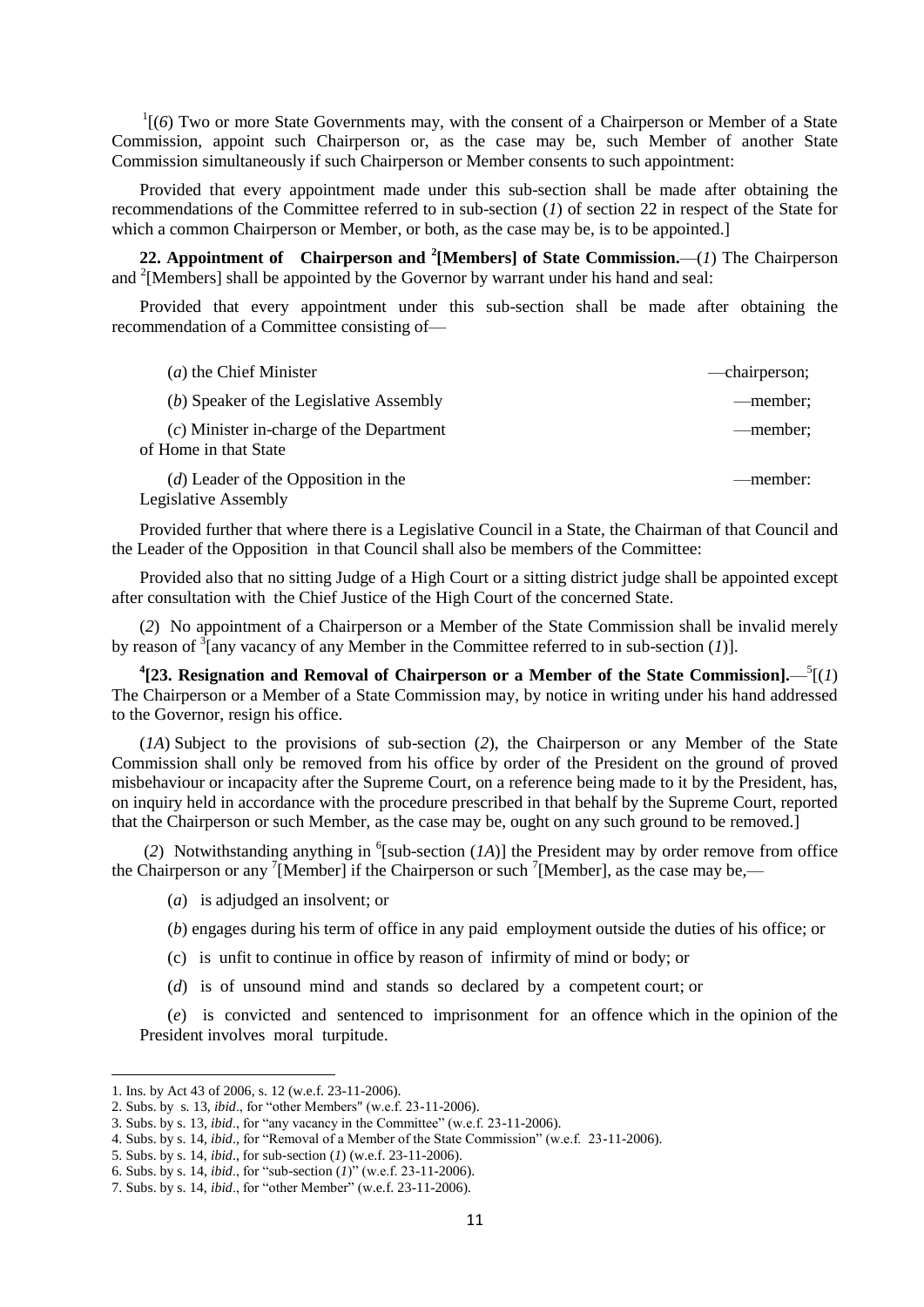<sup>1</sup>[24. Term of office of Chairperson and Members of the State Commission.—(*1*) A person appointed as Chairperson shall hold office for a term of five years from the date on which he enters upon his office or until he attains the age of seventy years, whichever is earlier.

(*[2](http://indiankanoon.org/doc/1849955/)*) A person appointed as a Member shall hold office for a term of five years from the date on which he enters upon his office and shall be eligible for re-appointment for another term of five years:

Provided that no Member shall hold office after he has attained the age of seventy years.

(*[3](http://indiankanoon.org/doc/336355/)*) On ceasing to hold office, a Chairperson or a Member shall be ineligible for further employment under the Government of a State or under the Government of India.]

**25. Member to act as Chairperson or to discharge his functions in certain circumstances**.—(*1*) In the event of the occurrence of any vacancy in the office of the Chairperson by reason of his death, resignation or otherwise, the Governor may, by notification, authorise one of the Members to act as the Chairperson until the appointment of a new Chairperson to fill such vacancy.

(*2*) When the Chairperson is unable to discharge his functions owing to absence on leave or otherwise, such one of the Members as the Governor may, by notification, authorise in this behalf, shall discharge the functions of the Chairperson until the date on which the Chairperson resumes his duties.

**2 [26. Terms and conditions of service of Chairperson and Members of State Commission.**— The salaries and allowances payable to, and other terms and conditions of service of, the Chairperson and Members shall be such as may be prescribed by the State Government:

Provided that neither the salary and allowances nor the other terms and conditions of service of the Chairperson or a Member shall be varied to his disadvantage after his appointment.]

**27. Officers and other staff of the State Commission**.—(*1*) The State Government shall make available to the Commission—

(*a*) an officer not below the rank of a Secretary to the State Government who shall be the Secretary of the State Commission; and

(*b*) such police and investigative staff under an officer not below the rank of an Inspector General of Police and such other officers and staff as may be necessary for the efficient performance of the functions of the State Commission.

(*2*) Subject to such rules as may be made by the State Government in this behalf, the State Commission may appoint such other administrative, technical and scientific staff as it may consider necessary.

(*3*) The salaries, allowances and conditions of service of the officers and other staff appointed under sub-section (*2*) shall be such as may be prescribed by the State Government.

28. Annual and special reports of State Commission.—(*1*) The State Commission shall submit an annual report to the State Government and may at any time submit special reports on any matter which, in its opinion, is of such urgency or importance that it should not be deferred till submission of the annual report.

(*2*) The State Government shall cause the annual and special reports of the State Commission to be laid before each House of State Legislature where it consists of two Houses, or where such Legislature consists of one House, before that House along with a memorandum of action taken or proposed to be taken on the recommendations of the State Commission and the reasons for non-acceptance of the recommendations, if any.

1

<sup>1.</sup> Subs. by Act 43 of 2006, s. 15, for section 24 (w.e.f. 23-11-2006).

<sup>2.</sup> Subs. by s.16, *ibid*., for section 26 (w.e.f. 23-11-2006).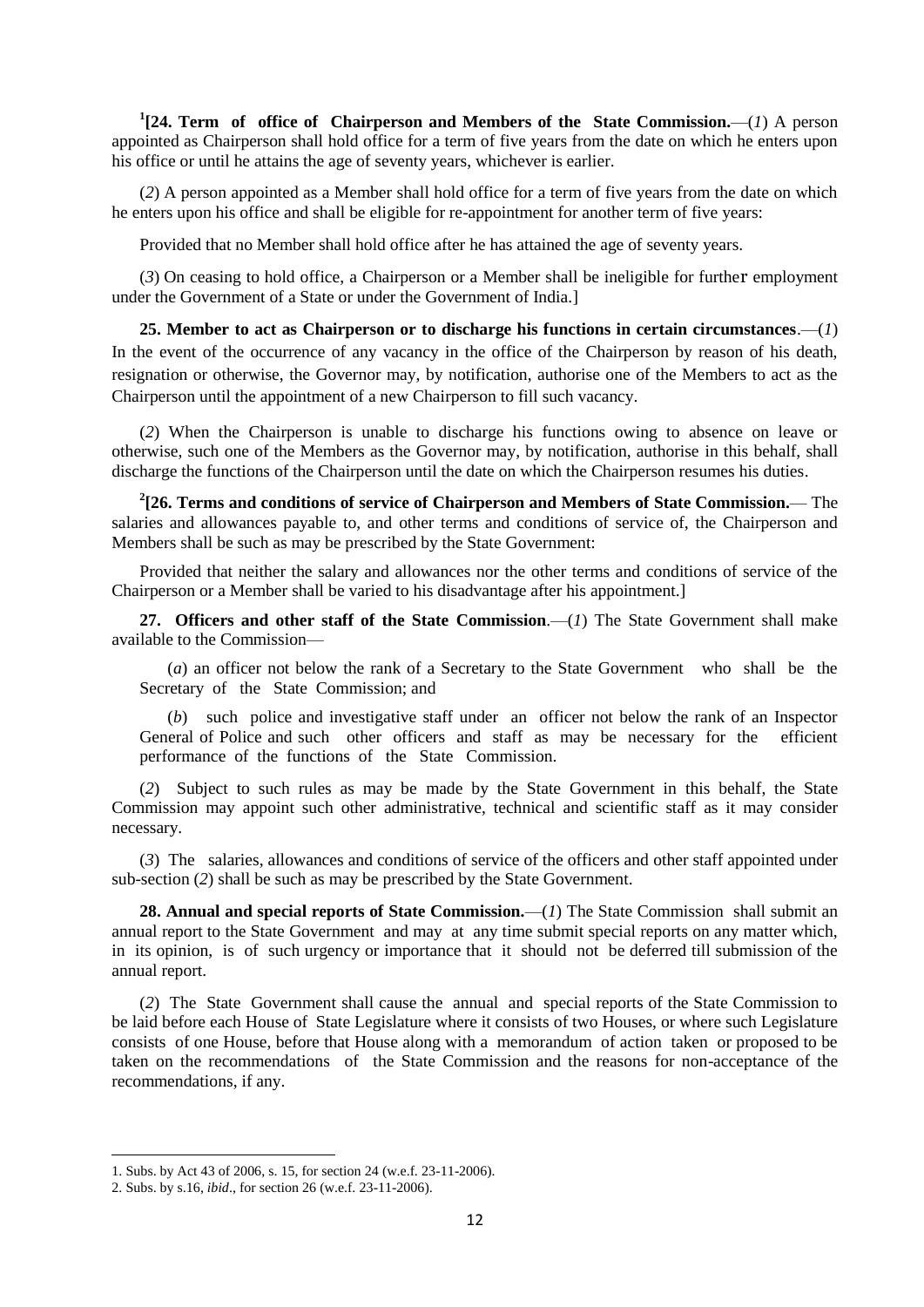**29. Application of certain provisions relating to National Human Rights Commission to State Commissions.**—The provisions of sections 9, 10, 12, 13, 14, 15, 16, 17 and 18 shall apply to a State Commission and shall have effect, subject to the following modifications, namely:—

(*a*) references to "Commission" shall be construed as references to "State Commission";

(*b*) in section 10, in sub-section (*3*), for the word "Secretary-General", the word "Secretary" shall be substituted;

- (*c*) in section 12, clause (*f*) shall be omitted;
- (*d*) in section 17, in clause (*i*), the words "Central Government or any" shall be omitted.

### CHAPTER VI

## HUMAN RIGHTS COURTS

**30. Human Rights Courts**.—For the purpose of providing speedy trial of offences arising out of violation of human rights, the State Government may, with the concurrence of the Chief Justice of the High Court, by notification, specify for each district a Court of Session to be a Human Rights Court to try the said offences:

Provided that nothing in this section shall apply if—

- (*a*) a Court of Session is already specified as a special court; or
- (*b*) a special court is already constituted,

for such offences under any other law for the time being in force.

**31. Special Public Prosecutor.**—For every Human Rights Court, the State Government shall, by notification, specify a Public Prosecutor or appoint an advocate who has been in practice as an advocate for not less than seven years, as a Special Public Prosecutor for the purpose of conducting cases in that Court.

#### CHAPTER VII

## FINANCE, ACCOUNTS AND AUDIT

**32. Grants by the Central Government.**—(*1*) The Central Government shall, after due appropriation made by Parliament by law in this behalf, pay to the Commission by way of grants such sums of money as the Central Government may think fit for being utilised for the purposes of this Act.

(*2*) The Commission may spend such sums as it thinks fit for performing the functions under this Act, and such sums shall be treated as expenditure payable out of the grants referred to in sub-section (*1*).

**33. Grants by the State Government.**—(*1*) The State Government shall, after due, appropriation made by Legislature by law in this behalf, pay to the State Commission by way of grants such sums of money as the State Government may think fit for being utilised for the purposes of this Act.

(*2*) The State Commission may spend such sums as it thinks fit for performing the functions under Chapter V, and such sums shall be treated as expenditure payable out of the grants referred to in sub-section (*1*).

**34. Accounts and audit.**—(*1*) The Commission shall maintain proper accounts and other relevant records and prepare an annual statement of accounts in such form as may be prescribed by the Central Government in consultation with the Comptroller and Auditor-General of India.

(*2*) The accounts of the Commission shall be audited by the Comptroller and Auditor-General at such intervals as may be specified by him and any expenditure incurred in connection with such audit shall be payable by the Commission to the Comptroller and Auditor-General.

(*3*) The Comptroller and Auditor-General and any person appointed by him in connection with the audit of the accounts of the Commission under this Act shall have the same rights and privileges and the authority in connection with such audit as the Comptroller and Auditor-General generally has in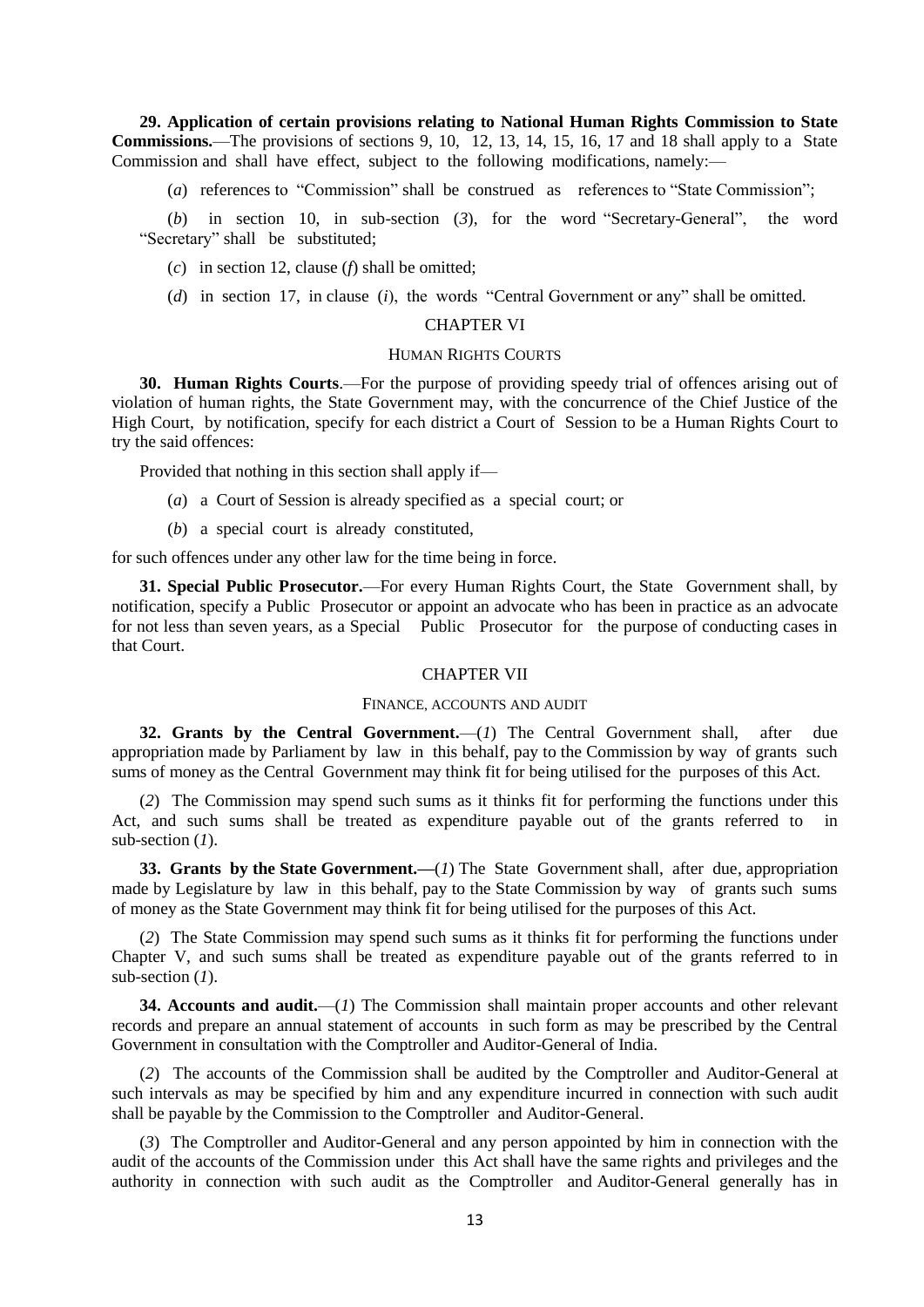connection with the audit of Government accounts and, in particular, shall have the right to demand the production of books, accounts, connected vouchers and other documents and papers and to inspect any of the offices of the Commission.

(*4*) The accounts of the Commission, as certified by the Comptroller and Auditor-General or any other person appointed by him in this behalf, together with the audit report thereon shall be forwarded annually to the Central Government by the Commission and the Central Government shall cause the audit report to be laid, as soon as may be after it is received, before each House of Parliament.

**35. Accounts and audit of State Commission**.—(*1*) The State Commission shall maintain proper accounts and other relevant records and prepare an annual statement of accounts in such form as may be prescribed by the State Government in consultation with the Comptroller and Auditor-General of India.

(*2*) The accounts of the State Commission shall be audited by the Comptroller and Auditor-General at such intervals as may be specified by him and any expenditure incurred in connection with such audit shall be payable by the State Commission to the Comptroller and Auditor-General.

(*3*) The Comptroller and Auditor-General and any person appointed by him in connection with the audit of the accounts of the State Commission under this Act shall have the same rights and privileges and the authority in connection with such audit as the Comptroller and Auditor-General generally has in connection with the audit of Government accounts and, in particular, shall have the right to demand the production of books, accounts, connected vouchers and other documents and papers and to inspect any of the offices of the State Commission.

(*4*) The accounts of the State Commission, as certified by the Comptroller and Auditor-General or any other person appointed by him in this behalf, together with the audit report thereon, shall be forwarded annually to the State Government by the State Commission and the State Government shall cause the audit report to be laid, as soon as may be after it is received, before the State Legislature.

### CHAPTER VIII

#### **MISCELLANEOUS**

**36. Matters not subject to jurisdiction of the Commission.**—(*1*) The Commission shall not inquire into any matter which is pending before a State Commission or any other Commission duly constituted under any law for the time being in force.

(*2*) The Commission or the State Commission shall not inquire into any matter after the expiry of one year from the date on which the act constituting violation of human rights is alleged to have been committed.

**37. Constitution of special investigation teams.**—Notwithstanding anything contained in any other law for the time being in force, where the Government considers it necessary so to do, it may constitute one or more special investigation teams, consisting of such police officers as it thinks necessary for purposes of investigation and prosecution of offences arising out of violations of human rights.

**38. Protection of action taken in good faith.**—No suit or other legal proceeding shall lie against the Central Government, State Government, Commission, the State Commission or any Member thereof or any person acting under the direction either of the Central Government, State Government, Commission or the State Commission in respect of anything which is in good faith done or intended to be done in pursuance of this Act or of any rules or any order made thereunder or in respect of the publication by or under the authority of the Central Government, State Government, Commission or the State Commission of any report, paper or proceedings.

**39. Members and officers to be public servants.**—Every Member of the Commission, State Commission and every officer appointed or authorised by the Commission or the State Commission to exercise functions under this Act shall be deemed to be a public servant within the meaning of section 21 of the Indian Penal Code (45 of 1860).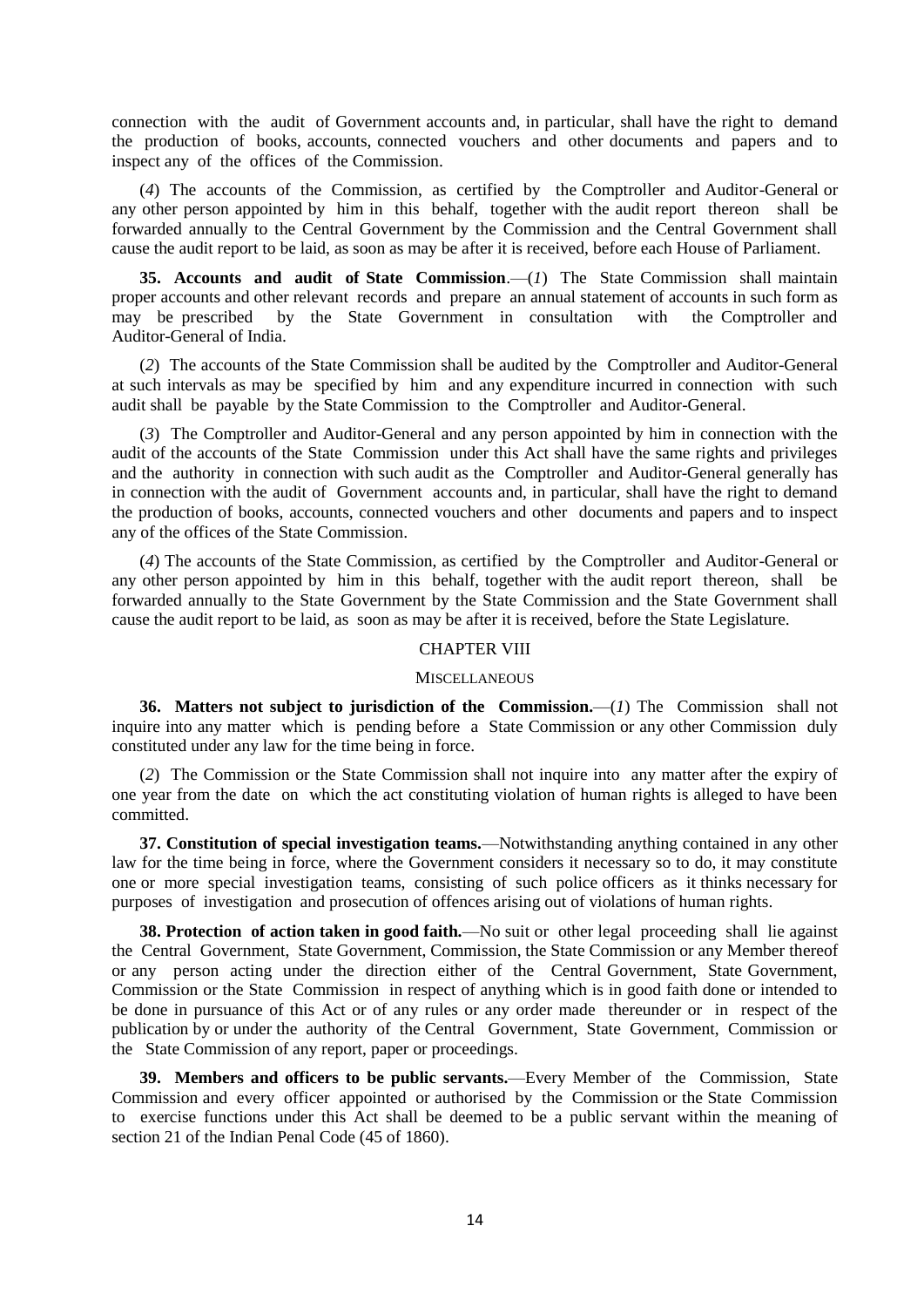**40. Power of Central Government to make rules**.—(*1*) The Central Government may, by notification, make rules to carry out the provisions of this Act.

(*2*) In particular and without prejudice to the generality of the foregoing power, such rules may provide for all or any of the following matters, namely:—

(*a*) the salaries and allowances and other terms and conditions of service of the  ${}^{1}$ [Chairperson and Members] under section 8;

(*b*) the conditions subject to which other administrative, technical and scientific staff may be appointed by the Commission and the salaries and allowances of officers and other staff under sub-section  $(3)$  of section 11;

(*c*) any other power of a civil court required to be prescribed under clause (*f*) of sub-section (*1*) of section 13;

(*d*) the form in which the annual statement of accounts is to be prepared by the Commission under sub-section (*1*) of section 34; and

(*e*) any other matter which has to be, or may be, prescribed.

(*3*) Every rule made under this Act shall be laid, as soon as may be after it is made, before each House of Parliament, while it is in session, for a total period of thirty days which may be comprised in one session or in two or more successive sessions, and if, before the expiry of the session immediately following the session or the successive sessions aforesaid, both Houses agree in making any modification in the rule or both Houses agree that the rule should not be made, the rule shall thereafter have effect only in such modified form or be of no effect, as the case may be; so, however, that any such modification or annulment shall be without prejudice to the validity of anything previously done under that rule.

2 **[40A. Power to make rules retrospectively.—**The power to make rules under clause (*b*) of sub-section (*2*) of section 40 shall include the power to make such rules or any of them retrospectively from a date not earlier than the date on which this Act received the assent of the President, but no such retrospective effect shall be given to any such rule so as to prejudicially affect the interests of any person to whom such rule may be applicable.]

3 [**40B. Power of Commission to make regulations**.—(*1*) Subject to the provisions of this Act and the rules made thereunder, the Commission may, with the previous approval of the Central Government, by notification, make regulations to carry out the provisions of this Act.

(*[2](http://indiankanoon.org/doc/1457333/)*) In particular and without prejudice to the generality of the foregoing power, such regulations may provide for all or any of the following matters, namely:—

(*[a](http://indiankanoon.org/doc/1953854/)*) the procedure to be followed by the Commission under sub-section (*2*) of section 10;

(*[b](http://indiankanoon.org/doc/166315/)*) the returns and statistics to be furnished by the State Commissions;

(*[c](http://indiankanoon.org/doc/445564/)*) any other matter which has to be, or may be, specified by regulations.

(*[3](http://indiankanoon.org/doc/1862225/)*) Every regulation made by the Commission under this Act shall be laid, as soon as may be after it is made, before each House of Parliament, while it is in session, for a total period of thirty days which may be comprised in one session or in two or more successive sessions, and if, before the expiry of the session or the successive sessions aforesaid, both Houses agree in making any modification in the regulation or both Houses agree that the regulation should not be made, the regulation shall thereafter have effect only in such modified form or be of no effect, as the case may be; so, however, that any such modification or annulment shall be without prejudice to the validity of anything previously done under that regulation.]

 **41. Power of State Government to make rules.**—(*1*) The State Government may, by notification, make rules to carry out the provisions of this Act.

<sup>1.</sup> Subs. by Act 43 of 2006, s.17, for "Members" (w.e.f. 23-11-2006).

<sup>2.</sup> Ins. by Act 49 of 2000, s. 2 (w.e.f. 11-12-2000).

<sup>3.</sup> Ins. by Act 43 of 2006, s. 18 (w.e.f. 23-11-2006).